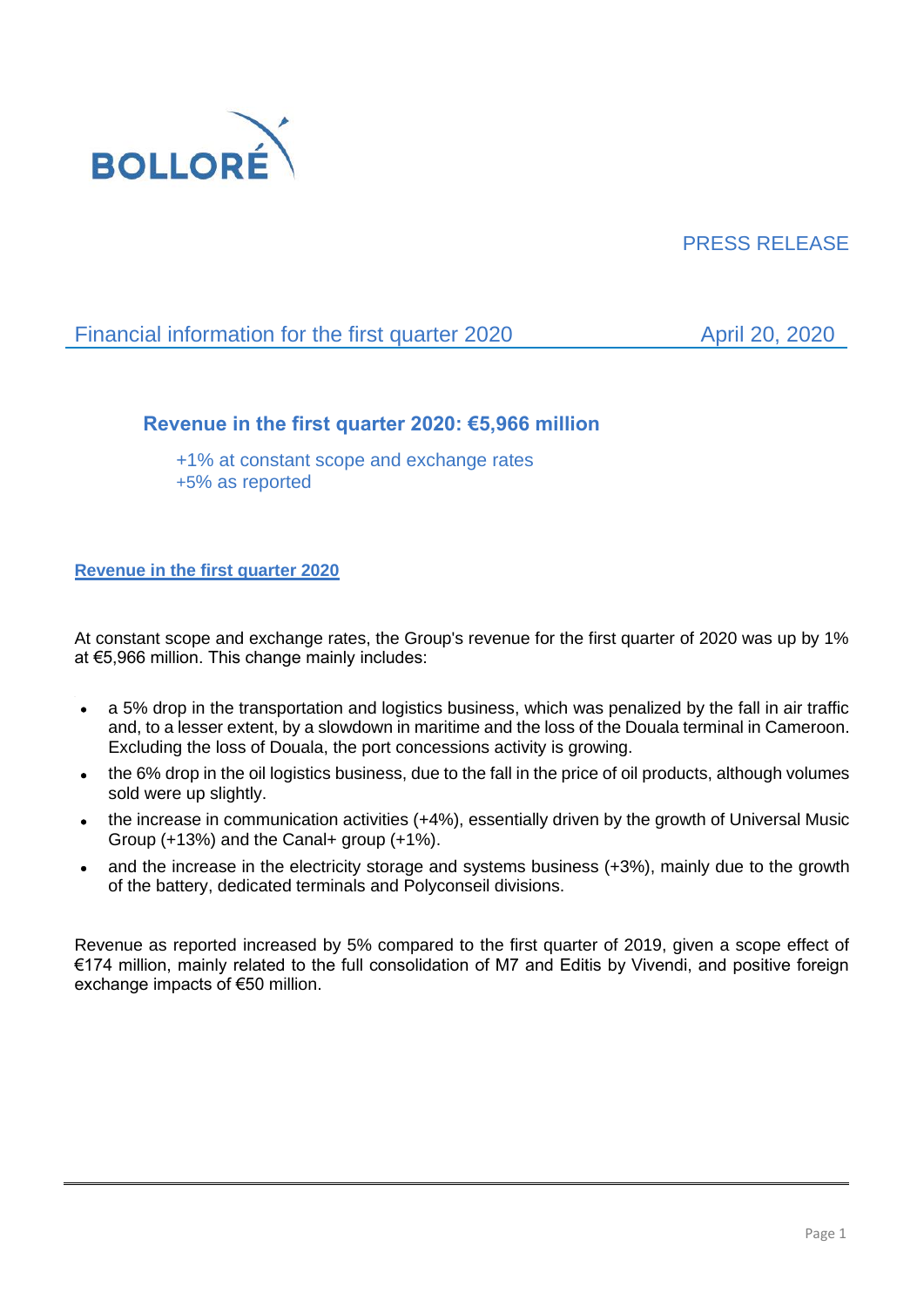## **Change in revenue by business**

| (in $\epsilon$ millions)                        | 1 <sup>st</sup> quarter |              |       |                     |                   |
|-------------------------------------------------|-------------------------|--------------|-------|---------------------|-------------------|
|                                                 | 2020                    | $2019^{(1)}$ | 2019  | Growth<br>published | Growth<br>organic |
| Transportation and logistics                    | 1,394                   | 1.468        | 1,483 | $-6%$               | $-5%$             |
| Oil logistics                                   | 631                     | 669          | 665   | $-5%$               | $-6%$             |
| Communications                                  | 3,868                   | 3,706        | 3,458 | $+12%$              | $+4%$             |
| <b>Electricity Storage and Systems</b>          | 65                      | 63           | 75    | $-14%$              | $+3%$             |
| Other (agricultural assets, media and holdings) | 8                       | 8            | 8     | $-8%$               | $-9%$             |
| <b>Total Bolloré Group revenue</b>              | 5,966                   | 5,914        | 5,690 | 5%                  | 1%                |

(1) at constant scope and exchange rates

At constant scope and exchange rates, compared to the first quarter of 2019, changes in the main sectors were as follows:

#### ▪ **Transportation and logistics, oil logistics:**

Revenue for the transportation and logistics business was down by 5% due to the drop in revenue from freight forwarding and logistics, which was penalized by the fall in air traffic volumes and, to a lesser extent, by those of maritime due to the loss of the Douala terminal in Cameroon. Excluding Douala, the port terminals continued to grow, mainly TICT in Nigeria, Conakry Terminal in Guinea, Freetown Terminal in Sierra Leone, and Abidjan Terminal in the Republic of Côte d'Ivoire.

Rail activity was down for Sitarail, but benefited from the increase in the Camrail locomotive fleet.

Revenue for oil logistics slumped by 6% due to the fall in the price of oil products, slightly compensated by the increase in volumes.

### ▪ **Communications:**

Revenue for communications activities, corresponding to Vivendi's activities, grew organically by 4% compared to the first quarter of 2019. Vivendi benefited from the strong growth of Universal Music Group (UMG) (+13%), thanks to the increase in revenue from subscriptions and streaming (+17%), as well as the receipt of a digital royalty claim. Music publishing revenues grew by 17.7% at constant currency and perimeter compared to the first quarter of 2019, also driven by increased subscription and streaming revenues. These changes offset the slight drop in physical sales (- 1%) and merchandising (-5%) compared to the first quarter of 2019. The Canal+ group also contributed to this growth in the activity (+1%), thanks in particular to international revenue growth.

#### **Electricity storage and systems:**

Revenue from industrial activities (electricity storage, plastic films, dedicated terminals and systems) was up by 3% compared to the first quarter of 2019, thanks to growth in the battery, dedicated terminals (terminals and access control gates for train stations and airports), driven by the excellent momentum of Automatic Systems, and by Polyconseil.

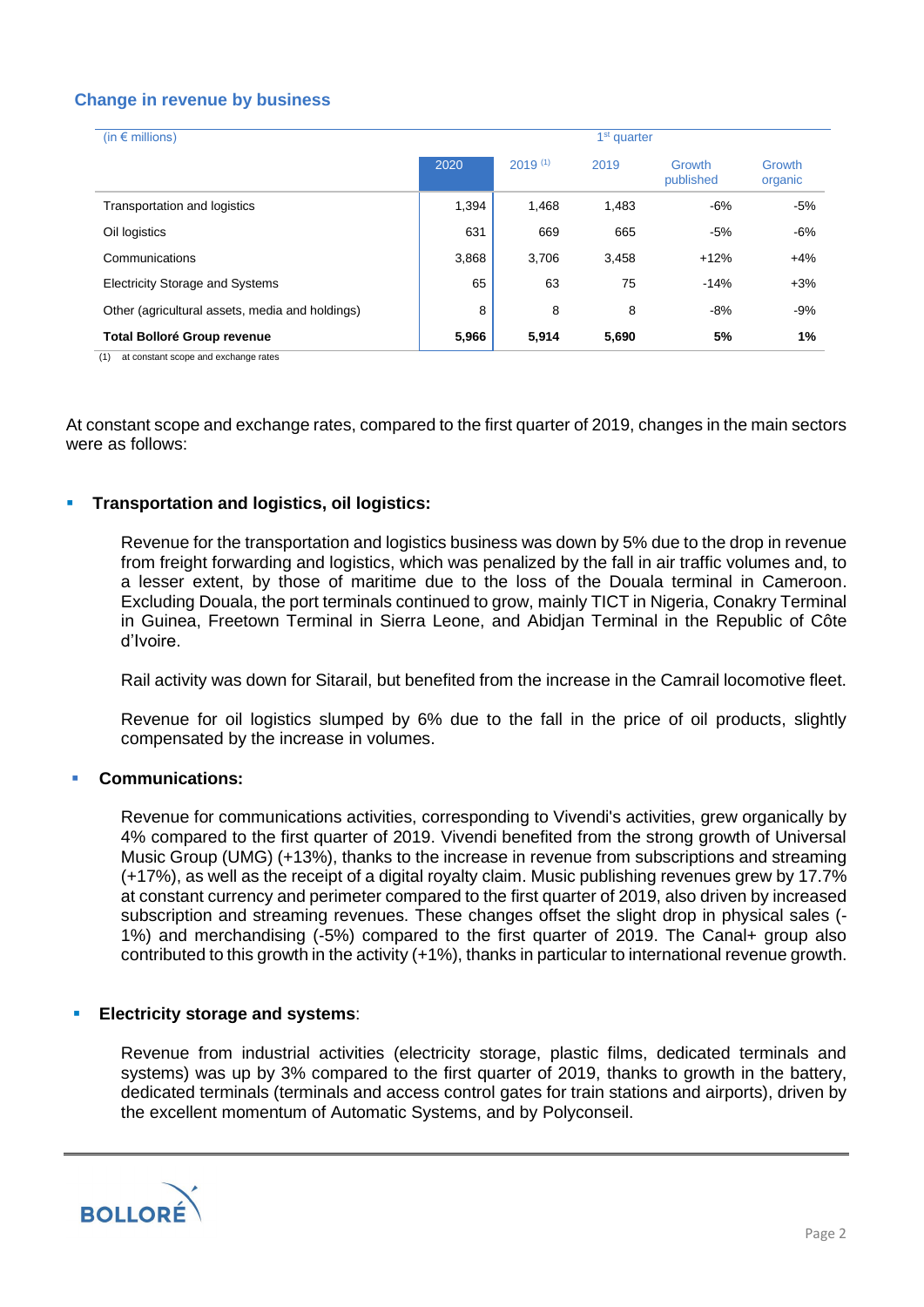## **Yivendi - Agreement with Tencent**

On March 31, 2020, Vivendi announced that it had finalized the disposal of 10% of the capital of Universal Music Group to a consortium led by Tencent, three months after the agreement signed on December 31, 2019, based on an enterprise value of €30 billion for 100% of the capital of UMG. The consortium led by Tencent, including Tencent Music Entertainment and other financial co-investors, has the option of acquiring up to an additional 10% on the basis of the same valuation until January 15, 2021.

#### **Tender offer on Blue Solutions by Bolloré**

On March 12, 2020, Bolloré SE announced a proposed alternative simplified tender offer targeting the shares of its subsidiary Blue Solutions, comprising a purchase arm at a price of 17 euros per share and an exchange arm with an exchange ratio of 4.5 Bolloré SE shares for 1 Blue Solutions share.

This offer followed on from the commitment made at the time of the simplified tender offer carried out in 2017 at a price of €17 per share. On this occasion, Bolloré SE undertook to make a new offer in 2020 at the same price in the event that the Blue Solutions share price remained below €17.

As the exceptional market trends resulting from the Covid-19 outbreak have caused the envisaged exchange arm to lose all interest, Bolloré SE announced on March 17, 2020 that its proposed offer now consisted only of a purchase offer at an unchanged price of 17 euros per Blue Solutions share.

Bolloré SE filed the modified proposal with the AMF on April 8, 2020.

The offer covers all existing Blue Solutions shares not held by Bolloré SE, representing about 22.07% of the share capital and 20.70% of the voting rights. Bolloré SE intends to implement a mandatory de-listing on Blue Solutions after the offer, in application of article L. 433-4 II of the French Monetary and Financial Code and articles 237-1 et seq. of the AMF General Regulation.

Bolloré Participations SE, the holding company of the Bolloré Group, which currently holds 17.60% of the capital and 17.91% of the voting rights of Blue Solutions, having taken note of the abandonment of the exchange arm to which it had initially expressed its intention of tendering its shares, has indicated that it will now tender them to the purchase arm.

At its meeting of April 8, 2020, the Board of Directors of Bolloré SE, after taking note of a report issued by Accuracy on April 7, 2020, validating the interest of Bolloré SE's acquisition of Bolloré Participations SE's stake in Blue Solutions at the price of the tender offer, in view of the Blue Solutions business plan and the gains linked to the tax consolidation of Blue Solutions by Bolloré SE made possible by the acquisition, authorized – without the directors concerned taking part in discussions or the vote – the tendering of Blue Solutions shares held by Bolloré Participations SE to the offer.